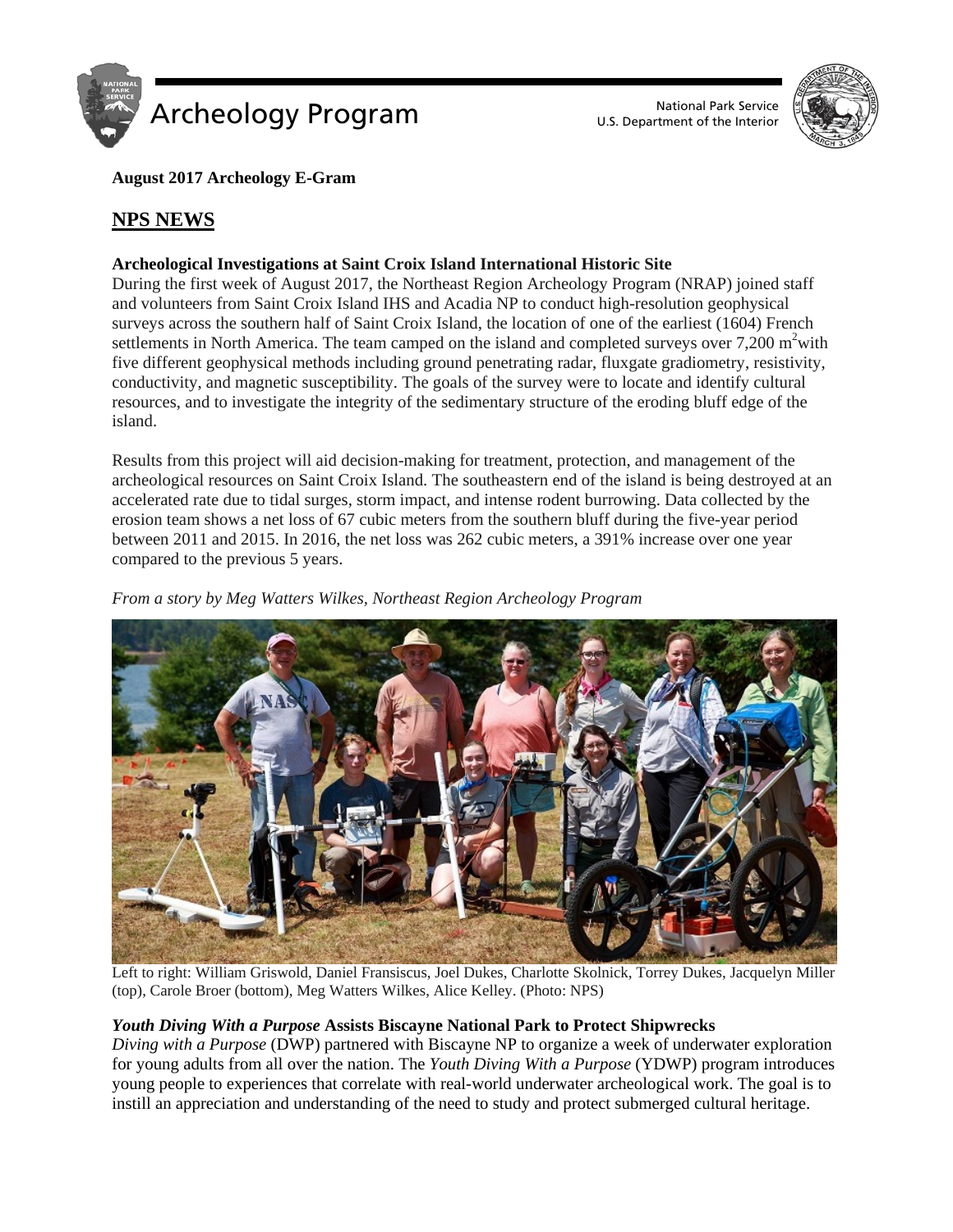Participants spent one week in Key Largo, Florida, in a classroom setting where they learned scientific methods for collecting and interpreting data. The participants acquired skills such as using trilateration to record and map artifacts, and drawing *in situ* artifacts. NPS Latino Heritage interns and the YDWP participants then surveyed a portion of the reef inside Biscayne NP to identify historic artifacts, measure and record their locations, and draw them to create a comprehensive site map.

DWP is a community-focused nonprofit organization dedicated to the conservation and protection of submerged heritage resources by providing education, training, certification and field experience to adults and youth in the fields of maritime archeology and ocean conservation. A special focus of DWP is the protection, documentation, and interpretation of African slave trade shipwrecks and the maritime history and culture of African-Americans.

# *From Latino Heritage Internship Program blog*

# **Interns Focus on Interpretation at Cowpens National Battlefield**

Cowpens NB hosted two history interns in the first half of 2017. Joel Cook, from the Greening Youth Foundation, graduated from Fayetteville State University and is heading to a MA program in Marine Archeology. Trevor Freeman recently graduated from Appalachian State with a degree in Public History.

During his internship, Cook became fascinated with the history of African Americans, especially Loyalists, who supported the British in the Southern Campaign of the American Revolution. After learning of the *Journey Back to Birchtown* Festival at the Black Loyal Heritage Center in Nova Scotia, Cook spent numerous hours with Ranger Will Caldwell researching and preparing a first-person, living history program to present at the center in July 2017. Joel said, "I felt an ancestral connection to the people I was speaking to and I was standing on the shore where the original Black Loyalists landed in 1783."





Freeman utilized his education, science, history, and math skills to develop a multi-faceted STEM (Science, Technology, Math and Engineering) unit to complement the history of the Battle of Cowpens. Tied to North and South Carolina educational standards for  $8<sup>th</sup>$  grade students, the unit contains lessons calculating the trajectory and ballistics of muskets and rifles, the speed of units marching at quick and double-step, and primary source analysis. At a workshop in June, primary school teachers were especially excited about an activity that uses a graph overlaid on archeological bullet scatterings to determine what happened during the 1781 battle.

# *From story by Kathy McKay*

# **Preservation work underway at Tumacacori National Historical Park**

A five-year project is underway to conserve Tumacacori NHP's valuable heritage. Frank Matero, University of Pennsylvania, is overseeing a team of specialists on earthen architecture to conserve the original plasters and painted finishes inside San José de Tumacácori Mission Church.

Tumacacori, which dates to the early 1800s and was never completed, became the first historic site designated by the U.S. government for its Hispano cultural importance in 1908. This memorialization predates Arizona statehood by four years, and the establishment of NPS by ten. Frank "The Boss" Pinkley was named caretaker of Tumacacori and, eventually, a dozen more national monuments. He recognized the importance of preservation instead of restoration. Pinkley's foresight in replacing the Tumacacori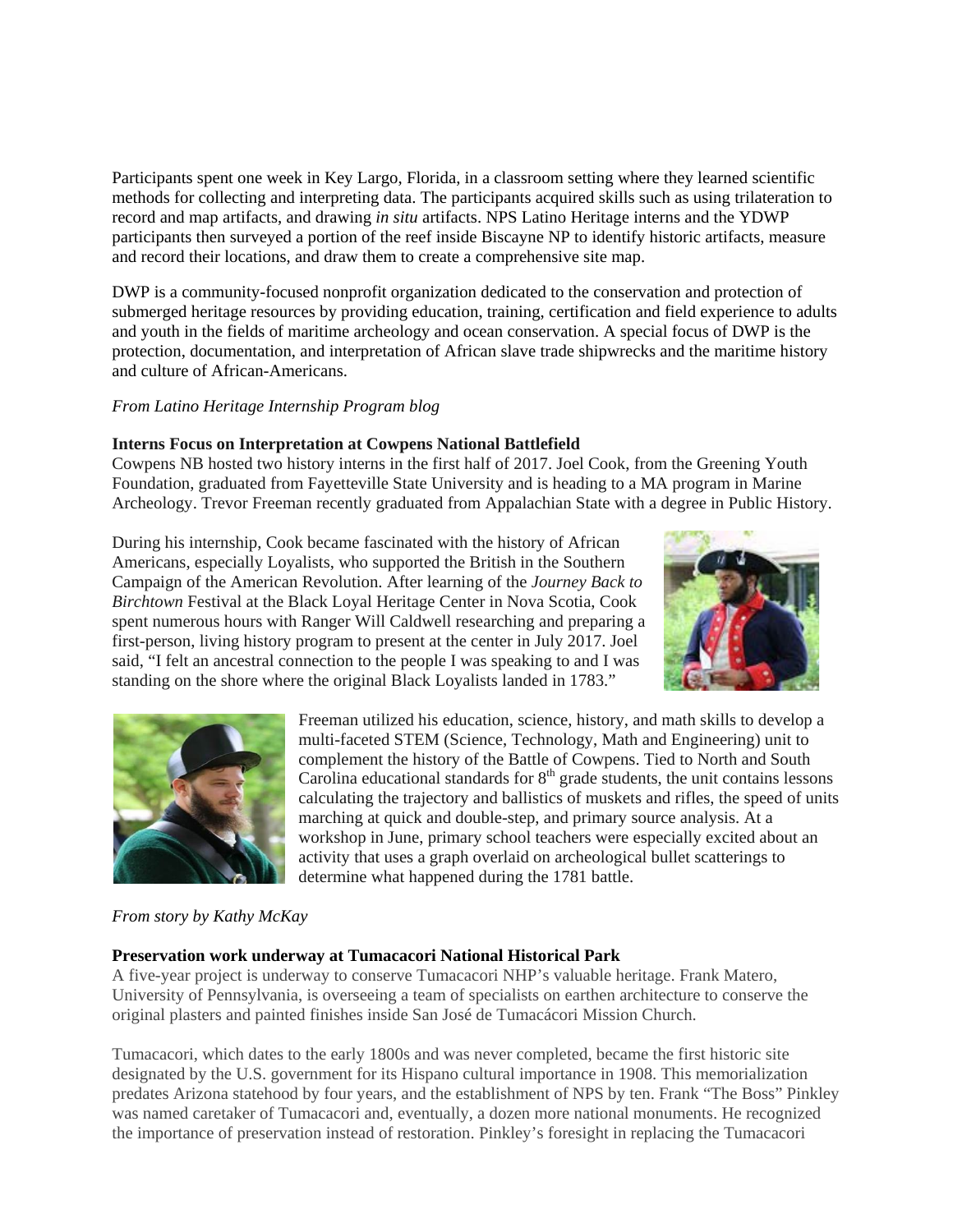church's wooden roof, which had collapsed by the late 1850s and exposed the interior to weather, saved the fabric of the church. He realized the site's cultural value and worked tirelessly, at times with his own money, to preserve it.

The present team, mostly post-grad students, is working with NPS conservator Alex Lim, focusing on the east wall of the nave. Also involved are the University of Arizona, Arizona State Museum and San Xavier Mission. Their project is a four-phase process:

•Removing old repairs and reattaching loose adobe.

•Grouting with clay to reattach plaster to the adobe

•Consolidating crumbly plaster

•Edging/ filling broken plaster.

Since 1991, specialists have been visiting the site for research and student training. The NPS offers opportunities and allows them to help in their management. While protecting the culturally significant structure, the NPS offers educational and collaborative opportunities for Americans, Mexicans, and NPS professionals. Next up in the five-year project is the preservation of the church's south side in December, west side next August, and north side in two years, following completion of the nave.

#### *By Kitty Bottemiller, Green Valley News*

#### **NPS Park NAGPRA Program Launches New Site on InsideNPS**

Park NAGPRA has launched a new site on InsideNPS. Users report that it is much easier to use than the Sharepoint site, and has excellent links, reporting tools, and information on NAGPRA training. Most of the work was done by NCPE intern, Holly McKee, who subsequently was hired into a permanent position at the Office of Archaeology & Historic Preservation at History Colorado.

The Native American Graves Protection and Repatriation Act (NAGPRA) provides a process for museums and Federal agencies to return Native American human remains and cultural objects to affiliated Indian tribes or Native Hawaiian organizations. Park NAGPRA is the national program that provides technical and compliance assistance to all national park sites throughout the United States.

NPS employees can access the InsideNPS Park NAGPRA Program site by going to [https://sites.google.com/a/nps.gov/in2-ensure-compliance-to-preserve-and-protect](https://sites.google.com/a/nps.gov/in2-ensure-compliance-to-preserve-and-protect-places/home/nagpra?pli=1)[places/home/nagpra?pli=1](https://sites.google.com/a/nps.gov/in2-ensure-compliance-to-preserve-and-protect-places/home/nagpra?pli=1)

### **National Park Service Awards \$1.2 Million in Battlefield Planning Grants**

The NPS has announced that \$1.2 million in American Battlefield Protection Program (ABPP) planning grants will be used to help local communities preserve and protect America's significant battlefields. These grants will support 19 projects to aid in the research, documentation, and interpretation of battlefields in 12 states and two insular areas, representing more than 300 years of history.

A number of the grants include archeological research. ABPP awarded three grants totaling \$171,700 to the Fairfield Historical Society, Mashantucket Pequot Tribal Nations, and the Old Saybrook Historical Society for projects related to the Pequot War in Connecticut. Florida Museum of Natural History received \$72,500 to conduct a project to research, identify, and provide the status of all battlefields associated with the English campaign against Spanish Florida that culminated the siege of the *Castillo de San Marcos* at St. Augustine. ABPP awarded the University of Hawaii nearly \$80,000 to help preserve the site of the Battle of Nuuanu. The Battle of Nuuanu was a key turning point as King Kamehameha fought for unification of the Hawaiian Islands. The Northwestern Band of the Shoshone Nation received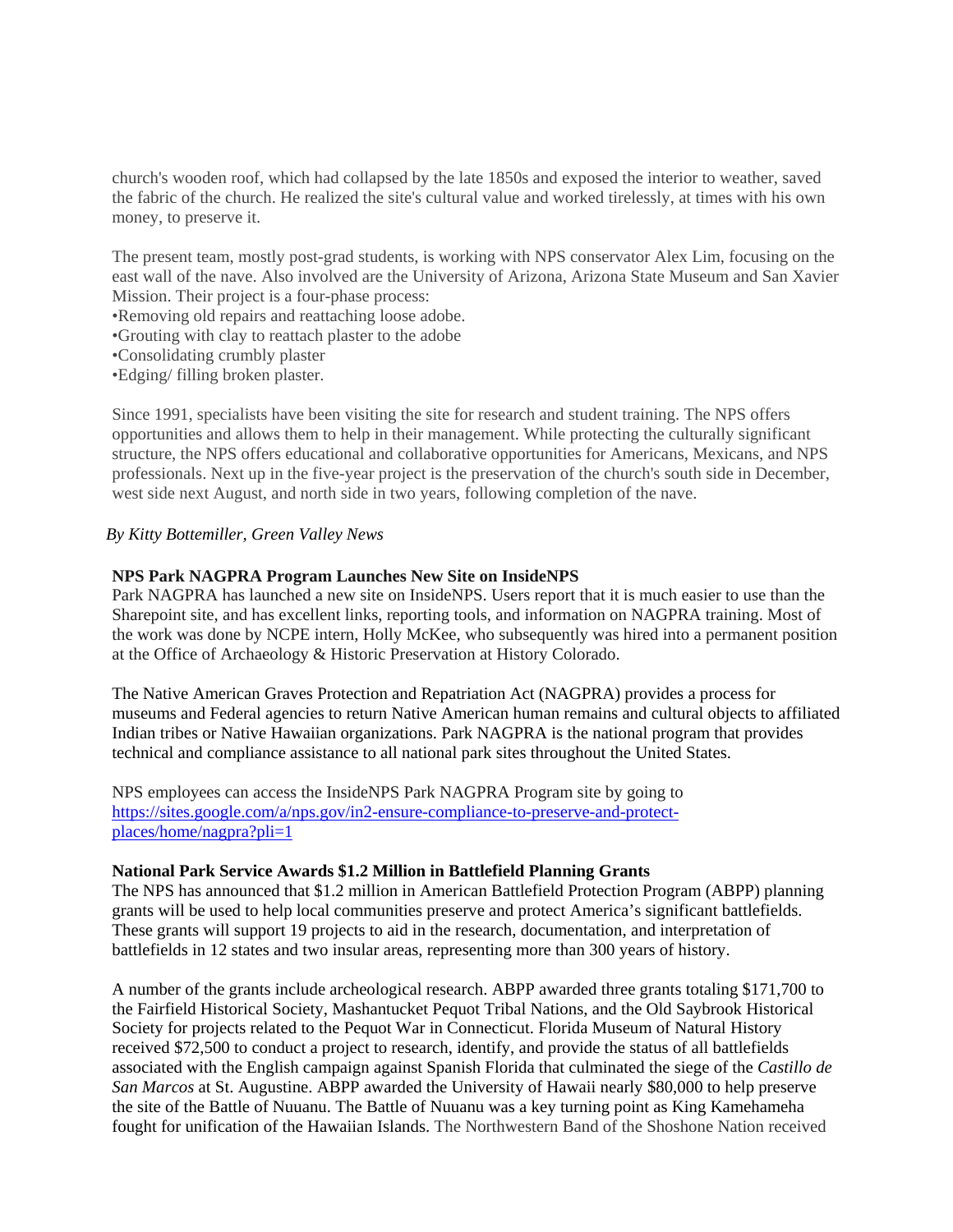\$72,000 to help preserve the site of the 1863 Bear River Massacre. Up to 500 members of the tribe died during the attack by the U.S. Army.

Earlier this month Interior Secretary Ryan Zinke announced \$7.2 million in additional grants to help identify, preserve, and protect nearly 1,200 acres of battlefield land as part of the American Battlefield Land Acquisition Grants program.

Since 1996, the American Battlefield Protection Program has awarded 579 planning grant awards totaling \$19,621,000 to help preserve significant historic battlefields associated with wars on American soil. Federal, tribal, state, and local governments, nonprofit organizations, as well as educational institutions are eligible for the battlefield grants, which are awarded annually.

For more information about American Battlefield Protection Program Battlefield planning grants, go to **[www.nps.gov/abpp/grants/planninggrants.htm](about:blank)**.

### **National Park Service Releases Additional Historic Preservation Funds**

The NPS has distributed an additional \$21 million in historic preservation grants to every U.S. state, the District of Columbia, U.S. territories, and partnering nations, as well as \$4.6 million for historic preservation grants to 169 Tribal Historic Preservation Offices. This funding, along with \$32.6 million awarded earlier this year, represents a total of \$58 million that the NPS has invested in the preservation efforts of states and tribes this year.

Administered by the NPS, these funds are appropriated annually by Congress from the Historic Preservation Fund (HPF). The HPF funds preservation programs at State Historic Preservation Offices and ensures local involvement by passing 10% of state funding through competitive sub-grants to Certified Local Governments. All funding to the states and the District of Columbia requires a 40% nonfederal match, which leverages state, local and private dollars to do even more with the federal HPF investment. Tribal grants do not require a match, although all tribes supplement their funding to accomplish their Tribal Preservation Office mission.

Since its inception in 1977, the HPF has provided more than \$1.2 billion in historic preservation grants to states, tribes, local governments, and non-profit organizations. Funded at \$80 million in 2017, the HPF does not use any tax dollars. It is supported solely by Outer Continental Shelf oil lease revenues.

# **FEDERAL NEWS**

# **New Guidance for Working for Non-federally Recognized Tribes**

The Advisory Council on Historic Preservation has issued new guidance on working with non-federally recognized tribes in the National Historic Preservation Act Section 106 process. The guidance fulfills the ACHP's commitment to support the U.N. Declaration on the Rights of Indigenous Peoples which applies to all indigenous peoples. The guidance encourages federal agencies to include non-federally recognized tribes in Section 106 consultations when they have important information to share and when historic properties of religious and cultural significance to them may be affected by an undertaking. The guidance also clarifies that inviting non-federally recognized tribes to participate in the process does not substitute for consultation with federally recognized Indian tribes nor does it diminish their role in consultation.

The guidance is also available online at [http://www.achp.gov/docs/Working%20with%20Non-](http://www.achp.gov/docs/Working%20with%20Non-Fed%20Rec%20tribes%20Guidance%20-%208-11-17.pdf)[Fed%20Rec%20tribes%20Guidance%20-%208-11-17.pdf](http://www.achp.gov/docs/Working%20with%20Non-Fed%20Rec%20tribes%20Guidance%20-%208-11-17.pdf) .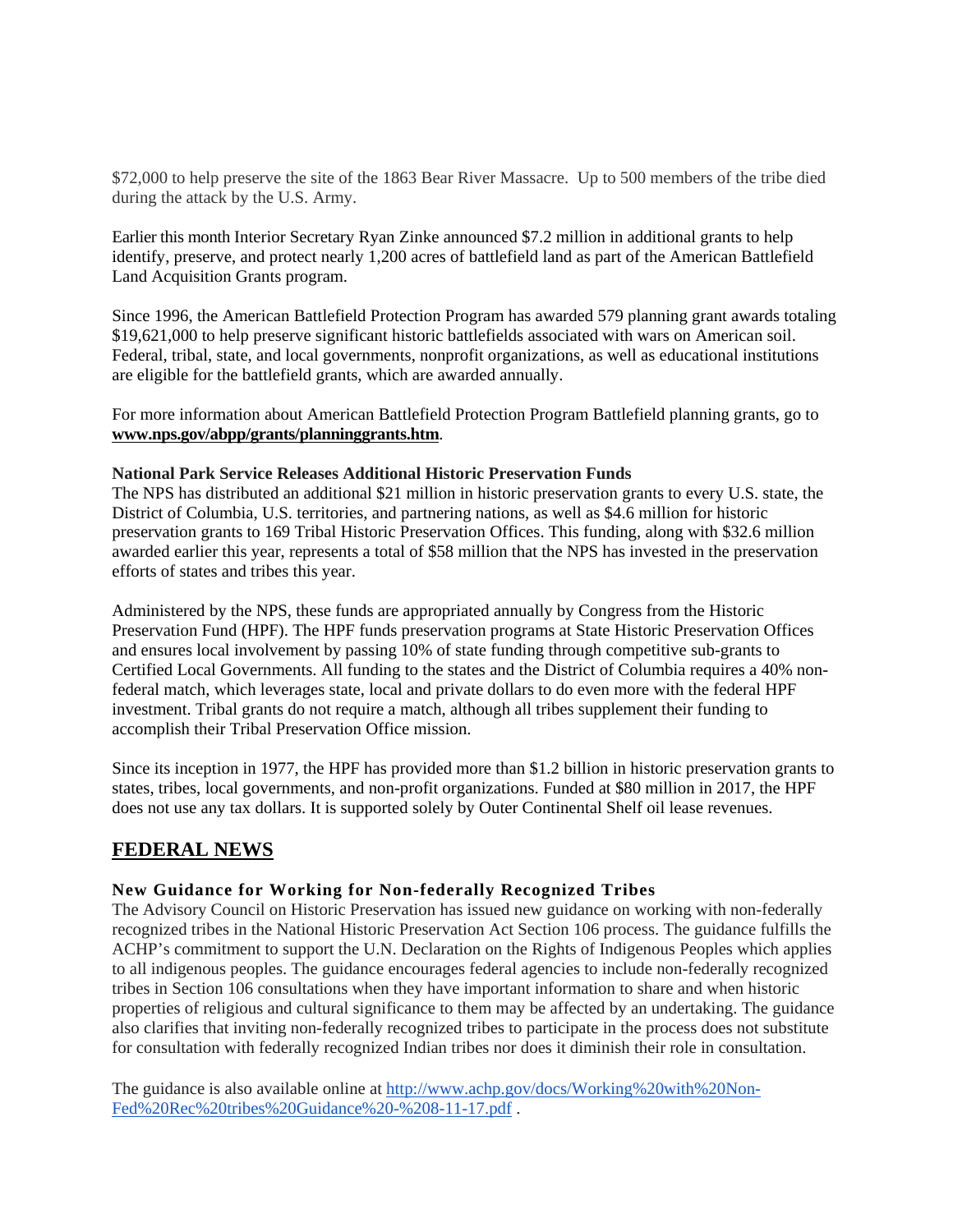

# **The Federal Archeologist's Bookshelf**

The July issue of *American Antiquity* offers two articles related to the NPS! We report on one this month, and one next month.

*Feasting, Ritual Practices, Social Memory, and Persistent Places: New Interpretations of Shell Mounds in Southern California* by Lynn H. Gamble. **American Antiquity** 82(3), 2017, 427-451.

As a student in the 1970s, I and fellow classmates worked our way through site reports on shell mounds and other midden sites for research projects and class assignments. On occasion, the authors noted anomalies – interments or caches of unexpected artifacts. We pondered the significance of these findings, but usually concluded, along with the excavator, that the burial or pit was 'intrusive' and returned to solving whatever problem New Archeology had set for us.

Given the same site reports today, students have more than two decades of research that has moved beyond taphonomy and subsistence to situate shell middens and features associated with them within the context of feasting, cultural landscapes, ritualization, and other aspects of memorialization. Author Lynn Gamble draws on this literature, especially the body of work coming out of the American Southeast, to situate her investigations of El Montón, a shell mound on Santa Cruz Island in Channel Islands NP.

And what a shell mound it is! The location is stunning, on a low ridge on the far western tip of the island, with views seaward and landward in all directions, and access to a wide array of marine resources. Three vertical meters of cultural debris caps a hill, spreading for 4.5 hectares. The site contains 50 house pits and 2 cemeteries.

Gamble argues that El Montón was "a persistent place that became a significant feature on the landscape that served to create social memory among many generations of people" (Gamble 2017: 430). Discussion of the evidence supporting this argument is compressed, and the author assumes that the reader is familiar both with the literature on site memorialization and the prehistory of the Channel Islands. Readers not familiar with research on persistent places and collective memory might consult Van Dyke and Alcock (2003), who list four broad categories of archeologically accessible material media through which social memories are commonly constructed: ritual behaviors, narratives, objects and representations, and places.

Although not explicitly stated, Gamble identifies ritual behaviors in the mortuary treatments of specific individuals in the cemeteries; and figurines placed in burials as a line of evidence for memorialization of El Montón. She also attributes deposits containing unusual proportions of red abalone shells and sea mammals, as well as stacked and whole abalone shells and sea urchin tests, to feasting behavior. Feasting, when it is a ritual behavior, can also contribute to the construction of persistent places. Cemetery dates ranging from 6,000-2600 B.P. support a conclusion that El Montón was a commemorative place.

There is a number of tantalizing loose threads for the reader to tug on. Gamble demonstrates that there is inequality in the distribution of grave goods more than a thousand years before other elements of social complexity are demonstrated. Is there a connection between unequal distribution of grave goods and later social complexity? There is also variation in house size. Does this variation represent inequality, different household sizes, conflation of non-domestic architecture with communal buildings, or something else?

Gamble's analysis provides another perspective for interpreting the archeological data, and allows us to think more deeply about human dimensions of landscape. Research on the transformation of behaviors into material media has provided insights into the ways that information is 'fixed' in collective memories. Myths and legends can contain important information about famine resources for infrequently –occurring events. Perhaps commemorative places served similar functions, especially in pre-literate societies. El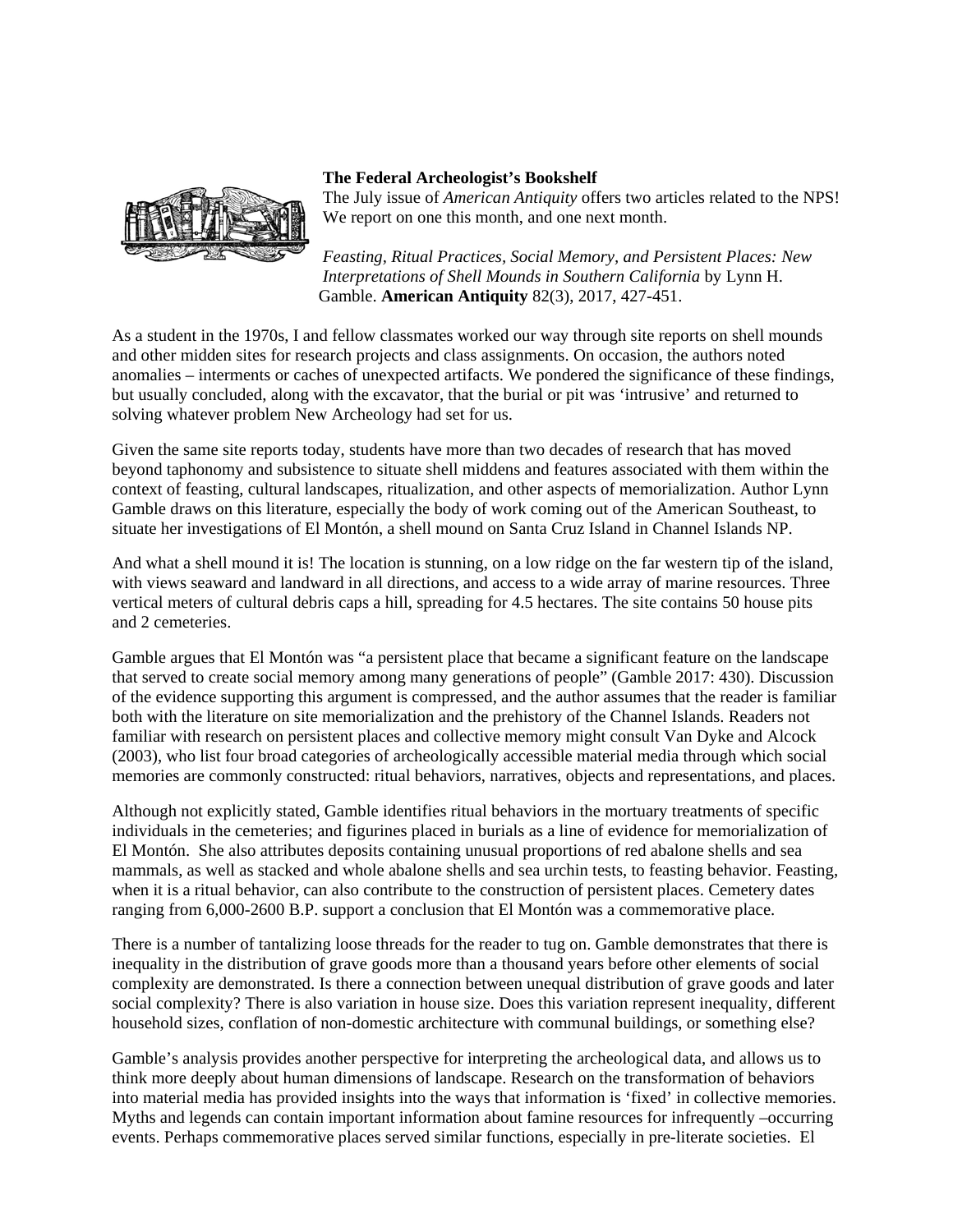Montón is situated near critical natural resources and provided views of other islands whose conditions may have been better. As a cemetery and persistent place, El Montón may have been a means to maintain information about crisis resources in the collective memory of distant communities.

Understandably, it is not possible to convey the results of almost a decade of research at El Montón in a short article. Further publications will add immense information about the site and history of the island. Ironically, in an article about persistent places and memorialization, the name of the national park that manages the site is never mentioned.

# **GRANTS AND TRAINING**

# **National Park Service Offers Webinar on Archeological Site Condition Assessment App**

Staff from the NPS Midwest Archeological Center (MWAC) will present a webinar about technological developments in collecting site condition data on September 14, 2017, from 2-3pm ET. Anne Vawser, Amanda Renner, and Austin Butterfield will give *There's an App for that? Collecting Archeological site condition assessment data using Collector for ArcGIS.*

MWAC received funding through the NPS National Center for Preservation Technology and Training in FY2016 to develop and test a mobile data collection workflow for archeological site condition and monitoring at Midwest region parks. Using the NPS Geospatial Portal for ArcGIS Online and the Collector for ArcGIS app, MWAC's workflow simplifies data collection, allowing archeologists, law enforcement rangers, and other park staff to navigate to site locations, fill in a form, take photos, and sync the data from their NPS mobile device. It has potential to decrease the time staff spend conducting assessments. This presentation will discuss general workflow, map-based data collection form, and plans going forward to continue testing and implementation at parks in the Midwest region.

**Register here:** <https://attendee.gotowebinar.com/register/3696159354560273666>

# **Advisory Council on Historic Preservation Offers New Training**

The ACHP is offering new online courses with training in the use of National Historic Preservation Act Section 106 to protect historic properties. Two courses cover integration and coordination of Section 106 reviews with the National Environmental Policy Act (NEPA) review process, which is of particular importance as policy makers at all levels of government search for new ways to create efficiencies in regulatory processes and advance infrastructure projects.

The course catalog also includes a FREE online course, "What is Section 106?" Designed for the general public, it provides a broad overview of the Section 106 review process and the opportunities for the public to play a role in such reviews. A fourth offering, *Successfully Navigating Section 106 Reviews: An Orientation for Applicants*, targets applicants for federal permits and assistance to help better understand, support and participate in Section 106 reviews. A forthcoming course will further explore the circumstances under which NEPA can serve as a substitute for Section 106.

These courses are part of the ACHP's broader training program that includes onsite courses and webinars. On-demand courses are available any time of the day or night for a nominal fee.

For more information about the courses and instructions to register, go to: [http://www.achp.gov/elearning.html.](http://www.achp.gov/elearning.html)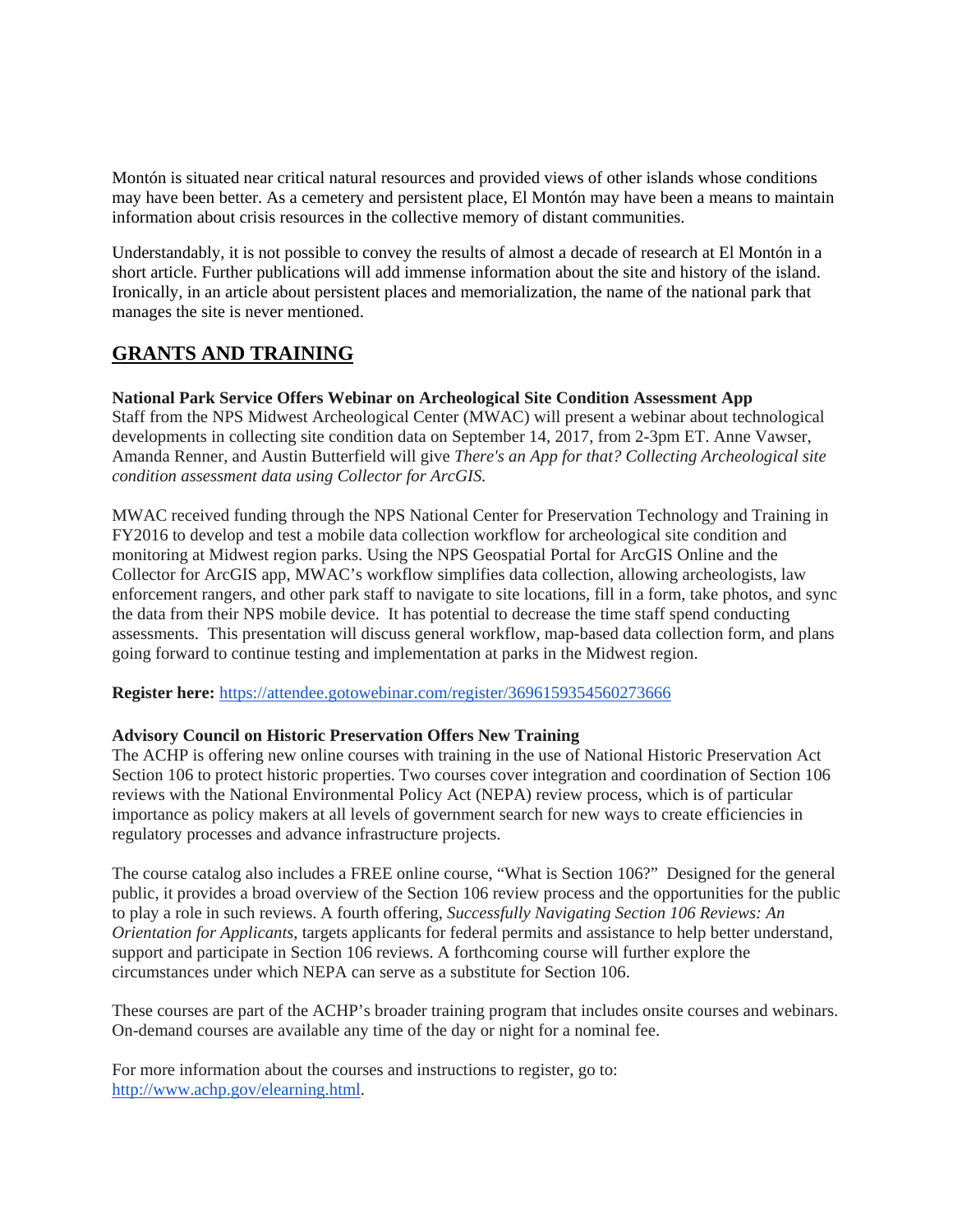# **SLIGHTLY OFF-TOPIC: Researchers Discover Earliest Evidence of Wild Potato Use in North America** by Science News staff

Archeologists and anthropologists, led by the University of Utah, have discovered potato starch residues in the crevices of a 10,900-year-old stone tool in Escalante, Utah — the earliest evidence of wild potato use in North America. At least twenty tuber-bearing, wild species of *Solanum* are known from North and Central America, yet their importance in ancient diets has never been assessed. The prehistory of potato use, leading to its domestication and diversification, has been confined to South America.



The potatoes we buy at the grocery store are all varieties of a single species (*Solanum tuberosum*) that was domesticated in the Andean highlands more than 10,000 years ago. Since then, *Solanum tuberosum* has diversified into thousands of other potato types. The study deals with *Solanum jamesii*, a species found in the shelter of oaks, sagebrush and piñon pines in the southwestern U.S. Also known as the Four Corners potato, it is most abundant in the New Mexico highlands, where its green leaves and delicate white flowers are scattered throughout piñon-juniper woodlands.

Several Native American tribes, including Apache, Hopi, Kawaik, Navajo, Southern Paiute, Tewa, Zia and Zuni, consumed *Solanum jamesii*. The groups used various cooking and processing techniques, including boiling, grinding into flour or yeast, and mixing with clay to reduce bitterness. Some groups still tend their potato populations in cultivated gardens.

Lisbeth Louderback and Bruce Pavlik analyzed stone tools from the 11,000-year old North Creek Shelter in the Escalante Valley. The researchers examined large sandstone metates and manos, the ancient food processors on which people prepared meals. They found microscopic starch granules that previous archeologists never suspected were present.

Louderback and Pavlik identified the potato species from characteristics of the starch granules. Starch granules have concentric circles that grow outward like tree rings. The origin of the growth is called the hilum. The majority of plant species have starch granules with hila at the center of the grain. However, the hila of granules filling the team's microscope slides were off-center. Only a few species from the Four Corners region produce starch granules with that specific characteristic; *Solanum jamesii* is one of them.

The scientists analyzed granules from modern-day *Solanum jamesii* to establish a set of five characteristics that accurately identified the wild potato, starting with the off-center hilum. Starch granules with five out of five characteristics were a verified wild potato. They checked for the characteristics on granules found on the ancient stone tools from North Creek Shelter. Out of the 323 total starch granules, 122 had the off-center hilum. Of those, nine were verified *Solanum jamesii* and another 61 were either likely or possibly *Solanum jamesii*.

The oldest granules were found in substratum 4k (10,900–10,100 cal B.P.). Younger deposits, dating to ∼6,900 cal B.P., also contained tools with *S. jamesii* granules, indicating at least 4,000 years of intermittent use. Ethnographic and historical accounts extend the period of use to more than 10,000 years from the archeological past to the ethnographic present. The question then arises as to whether some *S.*